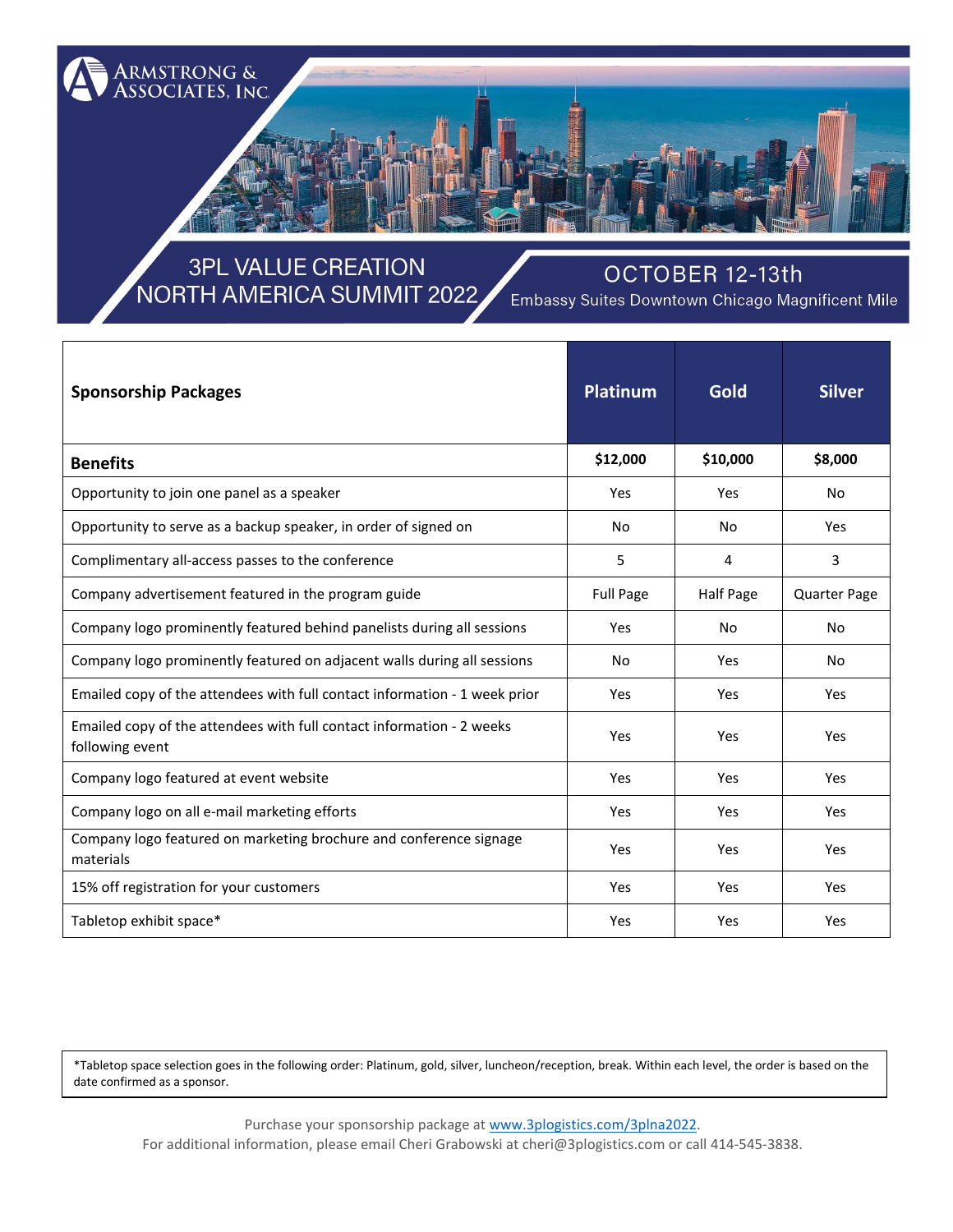

# **3PL VALUE CREATION** NORTH AMERICA SUMMIT 2022

#### OCTOBER 12-13th

Embassy Suites Downtown Chicago Magnificent Mile

| <b>Sponsorship Packages (Continued)</b>                                                  | <b>Luncheon</b> | <b>Reception</b> | <b>Breakfast</b><br>or<br><b>Networking</b><br><b>Break</b> |
|------------------------------------------------------------------------------------------|-----------------|------------------|-------------------------------------------------------------|
| <b>Benefits</b>                                                                          | \$6,500         | \$6,500          | \$5,000                                                     |
| Deliver welcome remarks (5 minutes maximum)                                              | Yes             | Yes              | No.                                                         |
| Logo prominently displayed during luncheon, reception, or break                          | Yes             | Yes              | Yes                                                         |
| Complimentary all-access passes to the conference                                        | $\overline{2}$  | 2                | 1                                                           |
| Emailed copy of the attendees with full contact information - 1 week prior               | Yes             | Yes              | <b>No</b>                                                   |
| Emailed copy of the attendees with full contact information - 2 weeks<br>following event | Yes             | Yes              | Yes                                                         |
| Company logo featured at event website                                                   | Yes             | Yes              | Yes                                                         |
| Company logo on all e-mail marketing efforts                                             | Yes             | Yes              | Yes                                                         |
| Company logo featured on marketing brochure and conference signage<br>materials          | Yes             | Yes              | Yes                                                         |
| Company logo displayed on agenda documents                                               | Yes             | Yes              | Yes                                                         |
| 15% off registration for your customers                                                  | Yes             | Yes              | N <sub>o</sub>                                              |
| Tabletop exhibit space*                                                                  | Yes             | Yes              | <b>No</b>                                                   |

\*Tabletop space selection goes in the following order: Platinum, gold, silver, luncheon/reception, break. Within each level, the order is based on the date confirmed as a sponsor.